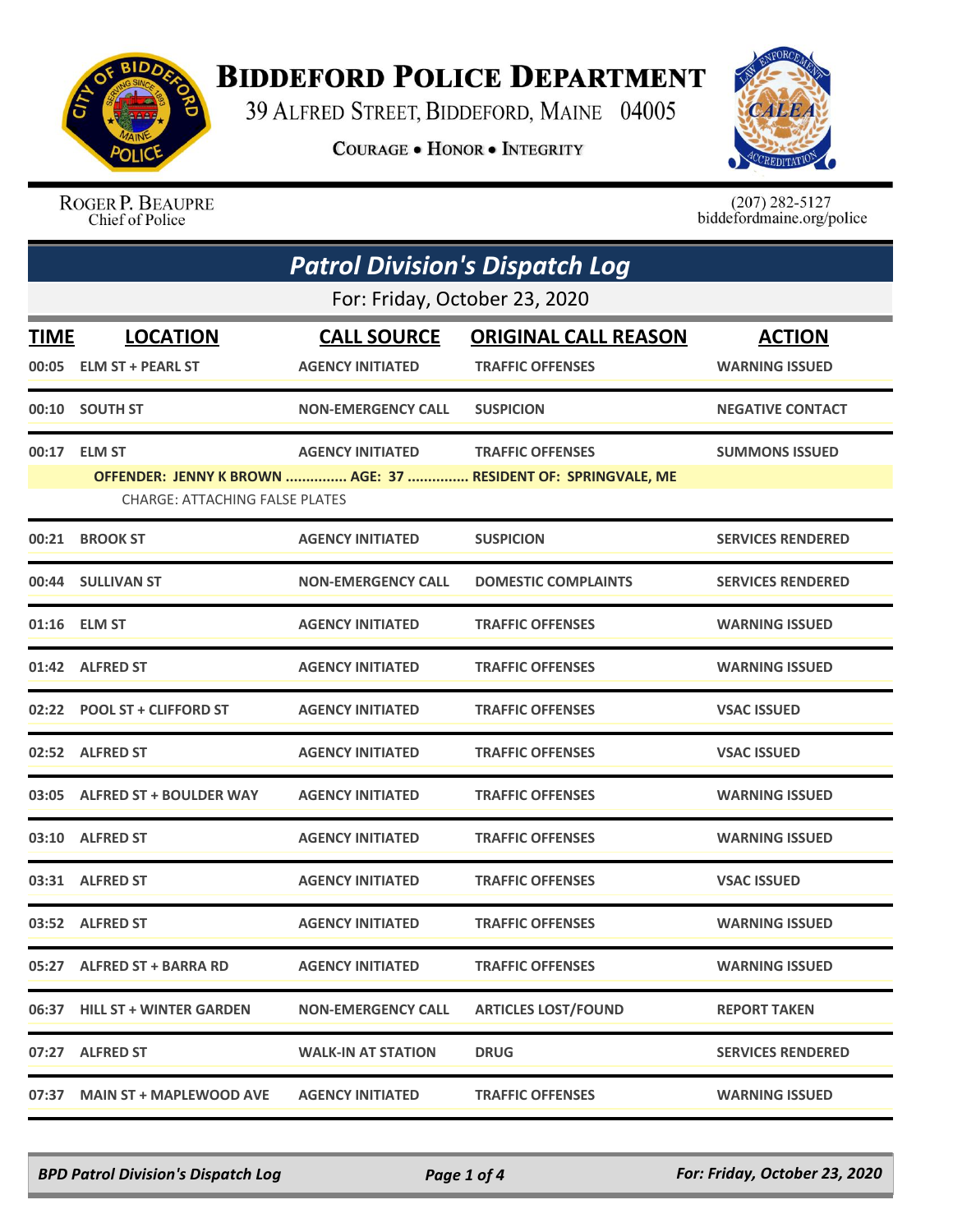| <u>TIME</u> | <b>LOCATION</b>                        | <b>CALL SOURCE</b>                                                                                    | <b>ORIGINAL CALL REASON</b>                                                                     | <b>ACTION</b>                |
|-------------|----------------------------------------|-------------------------------------------------------------------------------------------------------|-------------------------------------------------------------------------------------------------|------------------------------|
|             | 07:39 ELM ST                           | <b>E-911 CALL</b>                                                                                     | 911 MISUSE                                                                                      | <b>SERVICES RENDERED</b>     |
|             | 08:24 HILL ST                          | <b>AGENCY INITIATED</b>                                                                               | <b>TRAFFIC OFFENSES</b>                                                                         | <b>WARNING ISSUED</b>        |
|             | 08:27 CLEAVES ST                       | <b>NON-EMERGENCY CALL</b>                                                                             | <b>VIOL PROTECTION FROM HARASSM REPORT TAKEN</b>                                                |                              |
|             | 08:46 HILL ST                          | <b>AGENCY INITIATED</b>                                                                               | <b>TRAFFIC OFFENSES</b>                                                                         | <b>WARNING ISSUED</b>        |
|             | 09:01 PRECOURT ST                      | <b>AGENCY INITIATED</b>                                                                               | <b>TRAFFIC OFFENSES</b>                                                                         | <b>VSAC ISSUED</b>           |
|             | 09:28 ALFRED RD                        | <b>AGENCY INITIATED</b>                                                                               | <b>TRAFFIC OFFENSES</b>                                                                         | <b>VSAC ISSUED</b>           |
|             | 09:51 ALFRED ST                        | <b>AGENCY INITIATED</b>                                                                               | <b>TRAFFIC OFFENSES</b>                                                                         | <b>WARNING ISSUED</b>        |
|             | 10:01  FOSS ST                         | <b>WALK-IN AT STATION</b>                                                                             | <b>SEX OFFENDER REGISTRATION</b>                                                                | <b>REPORT TAKEN</b>          |
|             | 10:02 PAQUIN AVE                       | <b>WALK-IN AT STATION</b>                                                                             | <b>SEX OFFENDER REGISTRATION</b>                                                                | <b>REPORT TAKEN</b>          |
|             | 10:17 MARINER WAY                      | <b>AGENCY INITIATED</b>                                                                               | <b>TRAFFIC OFFENSES</b>                                                                         | <b>VSAC ISSUED</b>           |
|             | 10:41 ALFRED ST                        | <b>NON-EMERGENCY CALL</b>                                                                             | <b>COURT ORDERED CHECK IN</b>                                                                   | <b>DISPATCH HANDLED</b>      |
|             | 11:18 ALFRED ST                        | <b>AGENCY INITIATED</b>                                                                               | <b>TRAFFIC OFFENSES</b><br>OFFENDER: CHARLES RICHARD COYLE  AGE: 32  RESIDENT OF: BIDDEFORD, ME | <b>ARREST(S) MADE</b>        |
|             | CHARGE: SALE/USE OF DRUG PARAPHERNALIA | CHARGE: UNLAWFUL POSSESSION OF SCHEDULED DRUG<br>CHARGE: OPERATING WHILE LICENSE SUSPENDED OR REVOKED |                                                                                                 |                              |
|             |                                        |                                                                                                       | OFFENDER: SAMANTHA ELIZABETH OAKES  AGE: 25  RESIDENT OF: ARUNDEL, ME                           |                              |
|             |                                        | <b>CHARGE: UNLAWFUL POSSESSION OF SCHEDULED DRUG</b>                                                  |                                                                                                 |                              |
|             | 11:34 CLIFFORD ST                      | AGENCY INITIATED TRAFFIC OFFENSES                                                                     |                                                                                                 | <b>VSAC ISSUED</b>           |
|             | 11:34 ALFRED ST                        | <b>WALK-IN AT STATION</b>                                                                             | <b>ALL OTHER</b>                                                                                | <b>REFERRED OTHER AGENCY</b> |
| 11:50       |                                        | <b>NON-EMERGENCY CALL</b>                                                                             | <b>SUSPICION</b>                                                                                | <b>SERVICES RENDERED</b>     |
|             | 12:00 WEST ST                          | <b>AGENCY INITIATED</b>                                                                               | <b>TRAFFIC OFFENSES</b>                                                                         | <b>VSAC ISSUED</b>           |
|             | 12:20 ALFRED ST                        | <b>NON-EMERGENCY CALL</b>                                                                             | <b>HARASSMENT</b>                                                                               | <b>SERVICES RENDERED</b>     |
|             | 12:35 MAIN ST                          | <b>NON-EMERGENCY CALL</b>                                                                             | <b>HARASSMENT</b>                                                                               | <b>CIVIL COMPLAINT</b>       |
|             | 12:46 BRADBURY ST                      | <b>NON-EMERGENCY CALL</b>                                                                             | <b>PARKING COMPLAINT</b>                                                                        | <b>PARKING TICKET ISSUED</b> |
|             | 12:50 CLEAVES ST                       | <b>WALK-IN AT STATION</b>                                                                             | <b>PAPERWORK</b>                                                                                | <b>SERVICES RENDERED</b>     |
|             | 12:56 MAPLEWOOD AVE                    | <b>NON-EMERGENCY CALL</b>                                                                             | <b>SUSPICION</b>                                                                                | <b>REPORT TAKEN</b>          |
|             | 12:58 BEACON AVE                       | <b>NON-EMERGENCY CALL</b>                                                                             | <b>ASSIST OTHER AGENCY</b>                                                                      | <b>SERVICES RENDERED</b>     |

*BPD Patrol Division's Dispatch Log Page 2 of 4 For: Friday, October 23, 2020*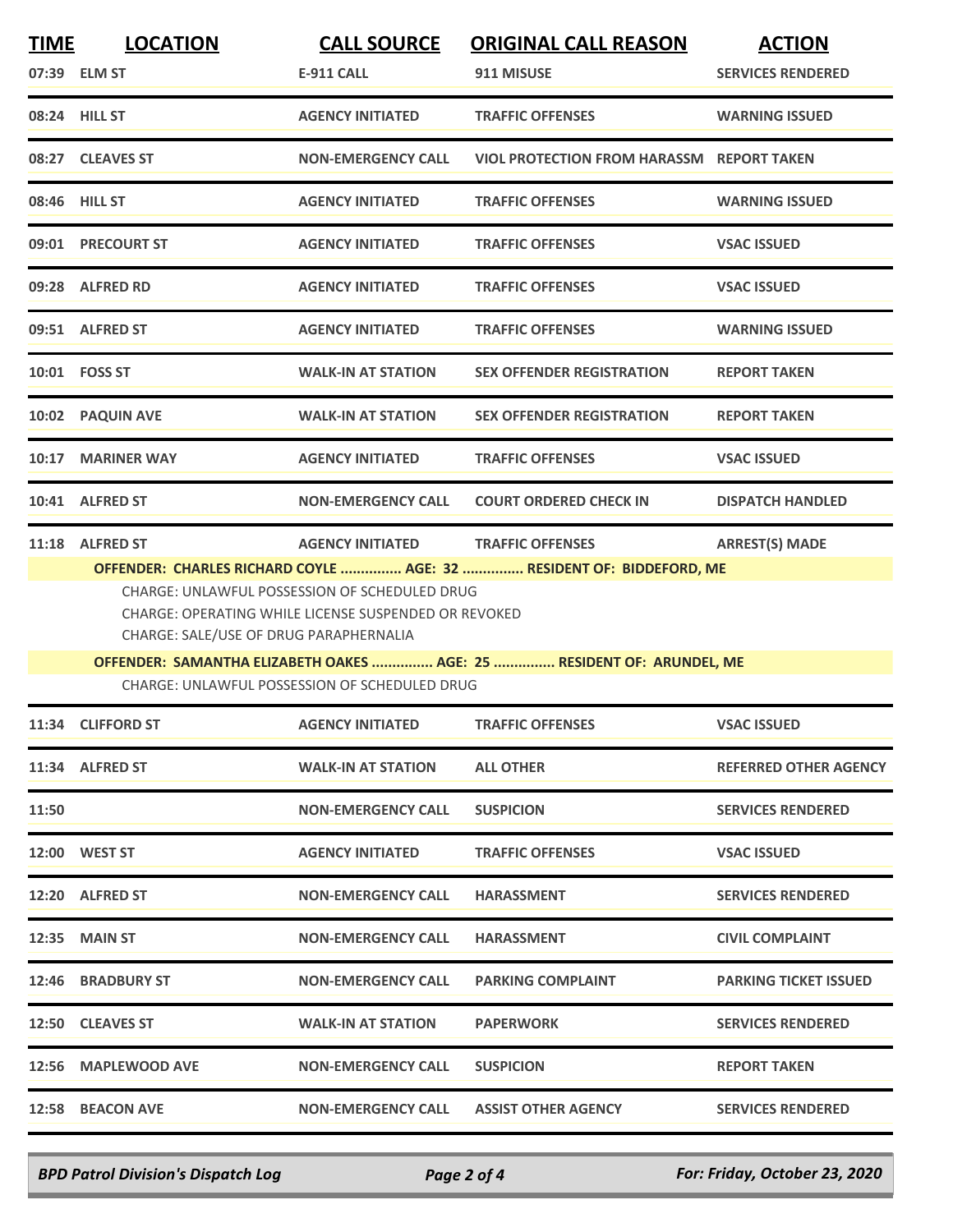| <b>TIME</b> | <b>LOCATION</b><br>13:29 ELM ST                                 | <b>CALL SOURCE</b><br><b>WALK-IN AT STATION</b> | <b>ORIGINAL CALL REASON</b><br><b>ARTICLES LOST/FOUND</b>                                      | <b>ACTION</b><br><b>REPORT TAKEN</b> |
|-------------|-----------------------------------------------------------------|-------------------------------------------------|------------------------------------------------------------------------------------------------|--------------------------------------|
|             | 13:37 GEORGE ST                                                 | <b>E-911 CALL</b>                               | <b>SUSPICION</b>                                                                               | <b>SERVICES RENDERED</b>             |
|             | 14:34 BEACON AVE                                                | <b>NON-EMERGENCY CALL</b>                       | <b>ASSIST OTHER AGENCY</b>                                                                     | <b>SERVICES RENDERED</b>             |
|             | 14:56 HILLS BEACH RD                                            | <b>E-911 CALL</b>                               | 911 MISUSE                                                                                     | <b>REFERRED OTHER AGENCY</b>         |
|             | 15:01 ALFRED ST                                                 | <b>OTHER</b>                                    | <b>LIQUOR LAW VIOLATION</b>                                                                    | <b>REPORT TAKEN</b>                  |
|             | 15:22 ELM ST + GRAYS LN                                         | <b>AGENCY INITIATED</b>                         | <b>TRAFFIC OFFENSES</b>                                                                        | <b>WARNING ISSUED</b>                |
|             | 15:23 ALFRED ST                                                 | <b>WALK-IN AT STATION</b>                       | <b>COMPLAINT</b>                                                                               | <b>SERVICES RENDERED</b>             |
|             | 15:25 SULLIVAN ST                                               | <b>NON-EMERGENCY CALL</b>                       | <b>MOTOR VEHICLE THEFT</b>                                                                     | <b>UNFOUNDED</b>                     |
|             | 15:37 GEORGE ST                                                 | <b>NON-EMERGENCY CALL</b>                       | <b>ALL OTHER</b>                                                                               | <b>SERVICES RENDERED</b>             |
|             | 15:57 JEFFERSON ST + ADAMS ST                                   | <b>AGENCY INITIATED</b>                         | <b>TRAFFIC OFFENSES</b>                                                                        | <b>VSAC ISSUED</b>                   |
|             | <b>16:10 PINE ST</b>                                            | <b>E-911 CALL</b>                               | <b>SUSPICION</b>                                                                               | <b>GONE ON ARRIVAL</b>               |
|             | <b>16:14 WASHINGTON ST</b><br><b>CHARGE: DRINKING IN PUBLIC</b> | <b>AGENCY INITIATED</b>                         | <b>DRINKING IN PUBLIC</b><br>OFFENDER: KENNETH GERARD MARCOTTE  AGE: 57  RESIDENT OF: SACO, ME | <b>ARREST(S) MADE</b>                |
| 16:33       | <b>HILLS BEACH RD</b>                                           | <b>NON-EMERGENCY CALL</b>                       | ATTEMPTED/THREATENED SUICIDE TRANSPORT TO HOSPITAL                                             |                                      |
|             | 16:34 SPRUCE ST + ELM ST                                        | <b>AGENCY INITIATED</b>                         | <b>TRAFFIC OFFENSES</b>                                                                        | <b>WARNING ISSUED</b>                |
|             | 16:43 ST MARYS ST                                               | <b>AGENCY INITIATED</b>                         | <b>TRAFFIC OFFENSES</b>                                                                        | <b>WARNING ISSUED</b>                |
|             | 16:54 ST MARYS ST                                               | <b>AGENCY INITIATED</b>                         | <b>TRAFFIC OFFENSES</b>                                                                        | <b>WARNING ISSUED</b>                |
|             | 17:01 ST MARYS ST                                               | <b>AGENCY INITIATED</b>                         | <b>TRAFFIC OFFENSES</b>                                                                        | <b>SERVICES RENDERED</b>             |
|             | 17:12 ALFRED ST                                                 | <b>NON-EMERGENCY CALL</b>                       | <b>FIREFIGHTER CALLBACK</b>                                                                    | <b>SERVICES RENDERED</b>             |
|             | 17:13 BACON ST + ALFRED ST                                      | <b>AGENCY INITIATED</b>                         | <b>SUSPICION</b>                                                                               | <b>SERVICES RENDERED</b>             |
|             | 17:25 DIGITAL DR                                                | <b>NON-EMERGENCY CALL</b>                       | <b>ARTICLES LOST/FOUND</b>                                                                     | <b>NO ACTION REQUIRED</b>            |
|             | 17:44 UNION ST + ELM ST                                         | <b>NON-EMERGENCY CALL</b>                       | <b>PARKING COMPLAINT</b>                                                                       | <b>SERVICES RENDERED</b>             |
|             | 17:55 WATER ST + HIGH ST                                        | <b>AGENCY INITIATED</b>                         | <b>TRAFFIC OFFENSES</b>                                                                        | <b>WARNING ISSUED</b>                |
|             | 18:00 MAIN ST                                                   | <b>E-911 CALL</b>                               | 911 MISUSE                                                                                     | <b>NO ACTION REQUIRED</b>            |
|             | 18:02 ALFRED ST                                                 | <b>E-911 CALL</b>                               | <b>DRUNKENNESS</b>                                                                             | <b>SERVICES RENDERED</b>             |

*BPD Patrol Division's Dispatch Log Page 3 of 4 For: Friday, October 23, 2020*